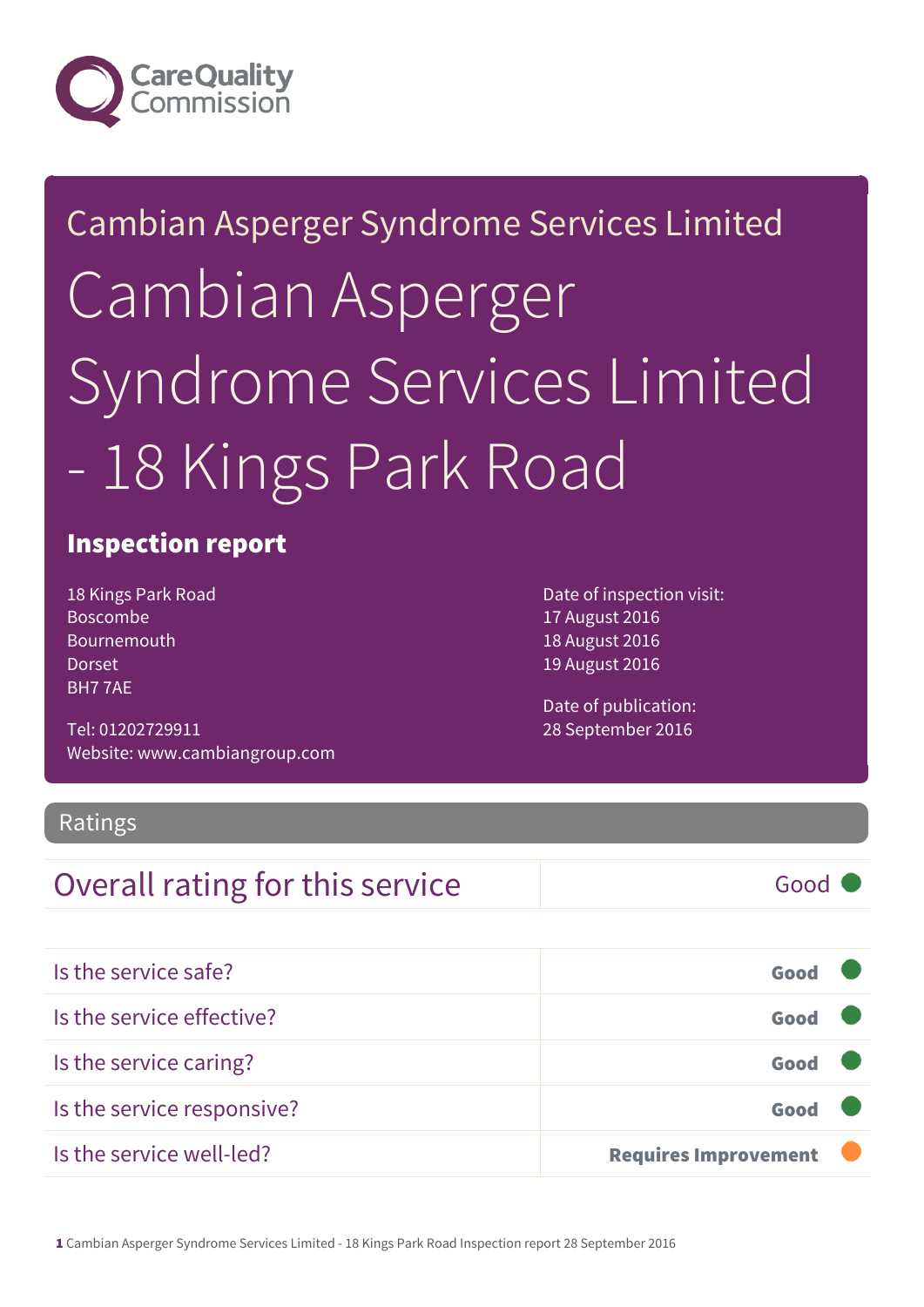## Summary of findings

### Overall summary

The inspection took place on 17 August and was unannounced. The inspection continued on 18 August and 19 August 2016 and was again unannounced. It was carried out by a single inspector.

Kings Park Road is a care home registered to provide accommodation and personal care for up to nine people diagnosed with autistic spectrum disorders. There was one ensuite bedroom on the ground floor and eight additional bedrooms split across the first and second floor with a single toilet and two shower rooms. People shared a communal dining and living area with a kitchen and laundry room. There was a back yard area which led from the kitchen.

The service was not always well led. Staff, people and relatives told us that they sometimes found the registered manager hard to locate. We found that the registered manager had only attended two staff meeting during the past twelve months and that professional boundaries between management and staff were not always set or clear which did not demonstrate good leadership.

Staff were not aware of an on call protocol and did not always feel fully supported by management during and post incidents involving people who displayed aggressive behaviour towards property and threatening behaviour towards staff. This did not show good management or promote a positive culture.

Quality monitoring did not include incident recording which meant that opportunities for staff to receive debriefs with management did not always take place. This also meant that sometimes not all the information required on incident records was completed.

People were not supported to go food shopping at local supermarkets which restricted them from learning key daily living skills for example, cooking and budgeting. Cambian were using an online food supplier. People and staff fed back that they wanted to access the supermarket and felt that it was important to them. Cambian listened to this and reverted back to supermarket shopping before we had completed day three of the inspection.

People were not always supported with cooking or preparation of meals in their home. People were supported to choose meals through house meetings. The training record showed that staff had attended food hygiene training.

The majority of staff treated people in a dignified manner. However, one staff member was heard being disrespectful to a person. Staff had a good understanding of people's likes, dislikes, interests and communication needs. Information was available in various easy read and pictorial formats. This meant that people were supported by staff who knew them well.

People, relatives and staff told us that the service was safe. Staff were able to tell us how they would report and recognise signs of abuse and had received safeguarding training.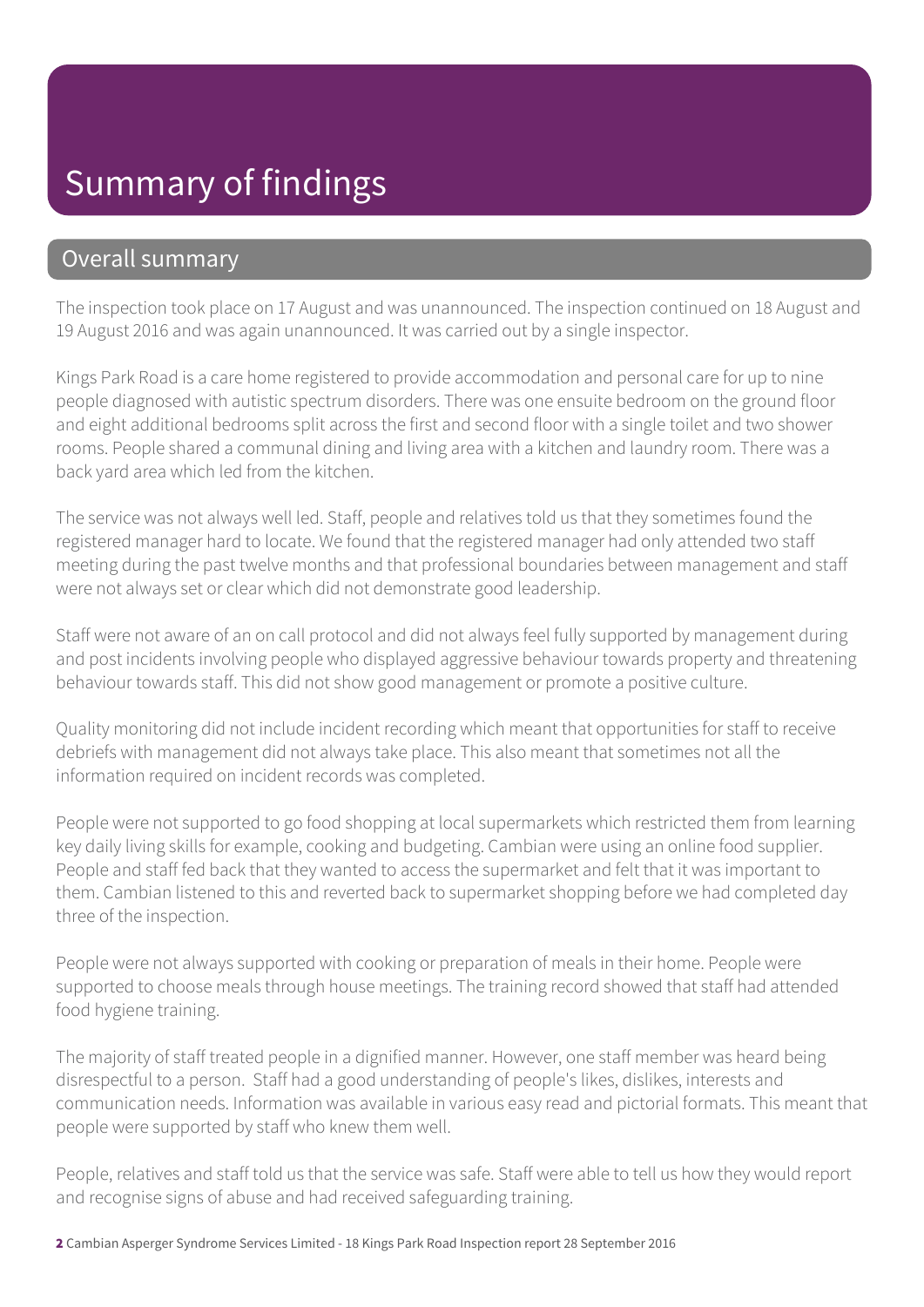Kings Park Road had comprehensive risk management systems in place. There was a signing in and out book for people which referenced risk assessments relevant to the activity taking place.

Care files were in place which detailed the care and support people needed to remain safe whilst having control and making choices about how they chose to live their lives. Each person had an individual risk assessment in place which linked to their behaviour support plans. These ensured risks to people were managed and that people were protected.

Medicines were managed safely, securely stored in people's homes, correctly recorded and only administered by staff that were trained to give medicines. Medicine Administration Records reviewed showed no gaps. This told us that people were receiving their medicines.

Staff had a good knowledge of people's support needs and received regular mandatory training as well as training specific to their roles for example, autism, positive behaviour support and incident report writing.

Staff told us they received regular supervisions which were carried out by management. We reviewed records which confirmed this. A staff member told us, "I receive regular supervisions and find them useful".

Staff were aware of the Mental Capacity Act and training records showed that they had received training in this. People on a day to day basis had capacity to make decisions however at times when people were displaying behaviour which challenged the service management felt that capacity should maybe be assessed. The nominated individual was working with the registered manager on this to ensure that people were not at risk of decisions being made which may not be in their best interest.

People were supported to access healthcare appointments as and when required and staff followed professionals advice when supporting people with ongoing care needs. An advocate visited the service on a regular basis.

People told us that staff were caring. We observed mainly positive interactions between staff and people. This showed us that people felt comfortable with staff supporting them.

People had their care and support needs assessed before using the service and care packages reflected needs identified in these. Outcomes were set by people and outcome focused reviews took place. These evidenced that people were actively supported to work towards their outcome areas. We saw that these were reviewed annually by the service with people, families and health professionals when available.

People, staff and relatives were encouraged to feedback. Systems in place included house meetings, one to one time away from the home with their keyworker and annual quality surveys. We found that feedback from people was listened to and improvements made in response. This told us that the service listened to people's experiences and concerns.

There was a system in place for recording complaints which captured the detail and evidenced steps taken to address them. We saw that there were no outstanding complaints. This demonstrated that the service was open to people's comments and acted promptly when concerns were raised.

Staff had a good understanding of their roles and responsibilities. Information was shared with staff so that they had a good understanding of what was expected from them.

The service understood its reporting responsibilities to CQC and other regulatory bodies and provided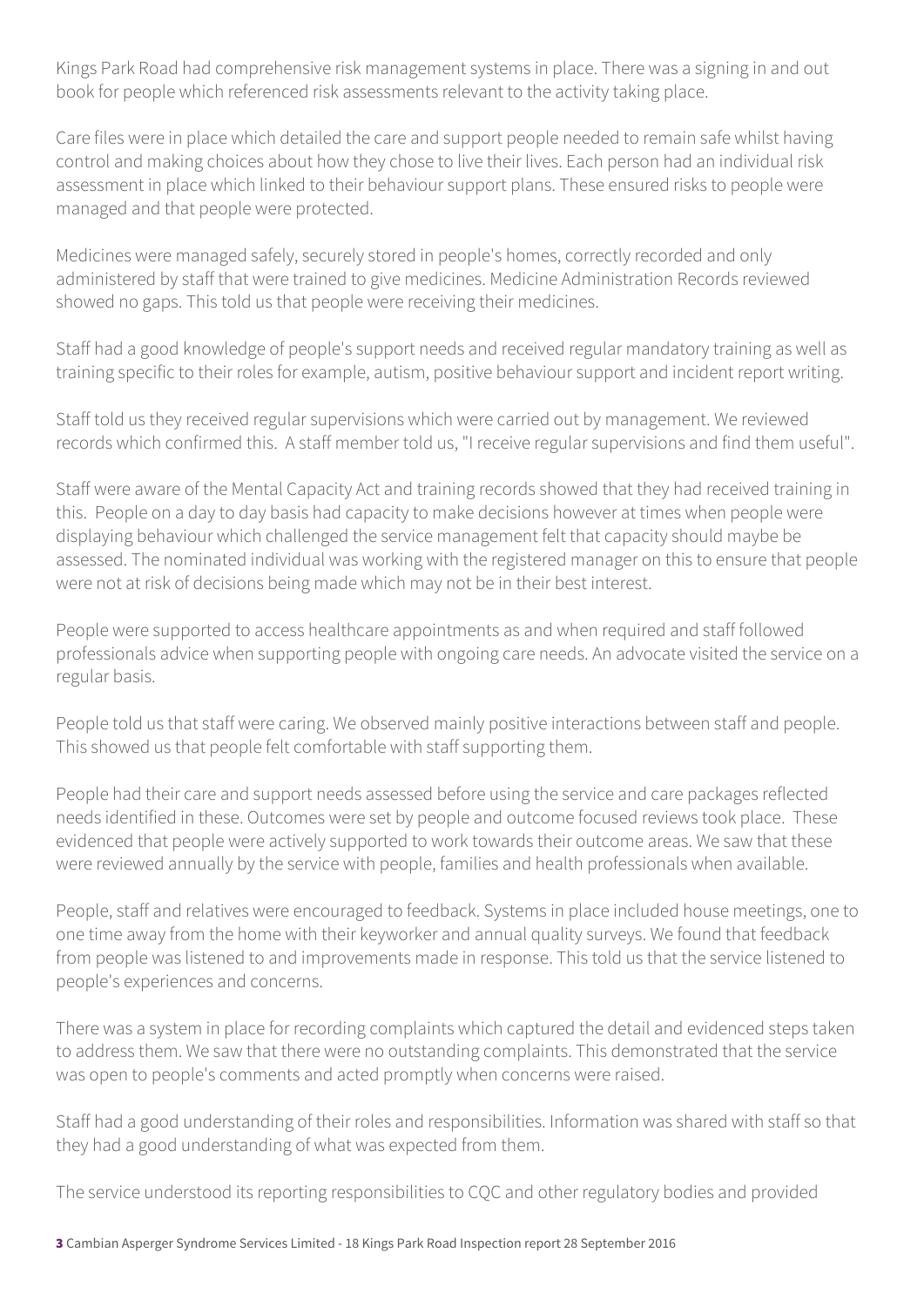information in a timely way.

Quality monitoring visits and audits were completed by the management team. These included environment, medicines and safeguarding. There were also spot checks carried out by the management and additional audits completed by other registered managers from the other local Cambian services. This showed that there were good monitoring systems in place to ensure safe quality care and support was provided to people.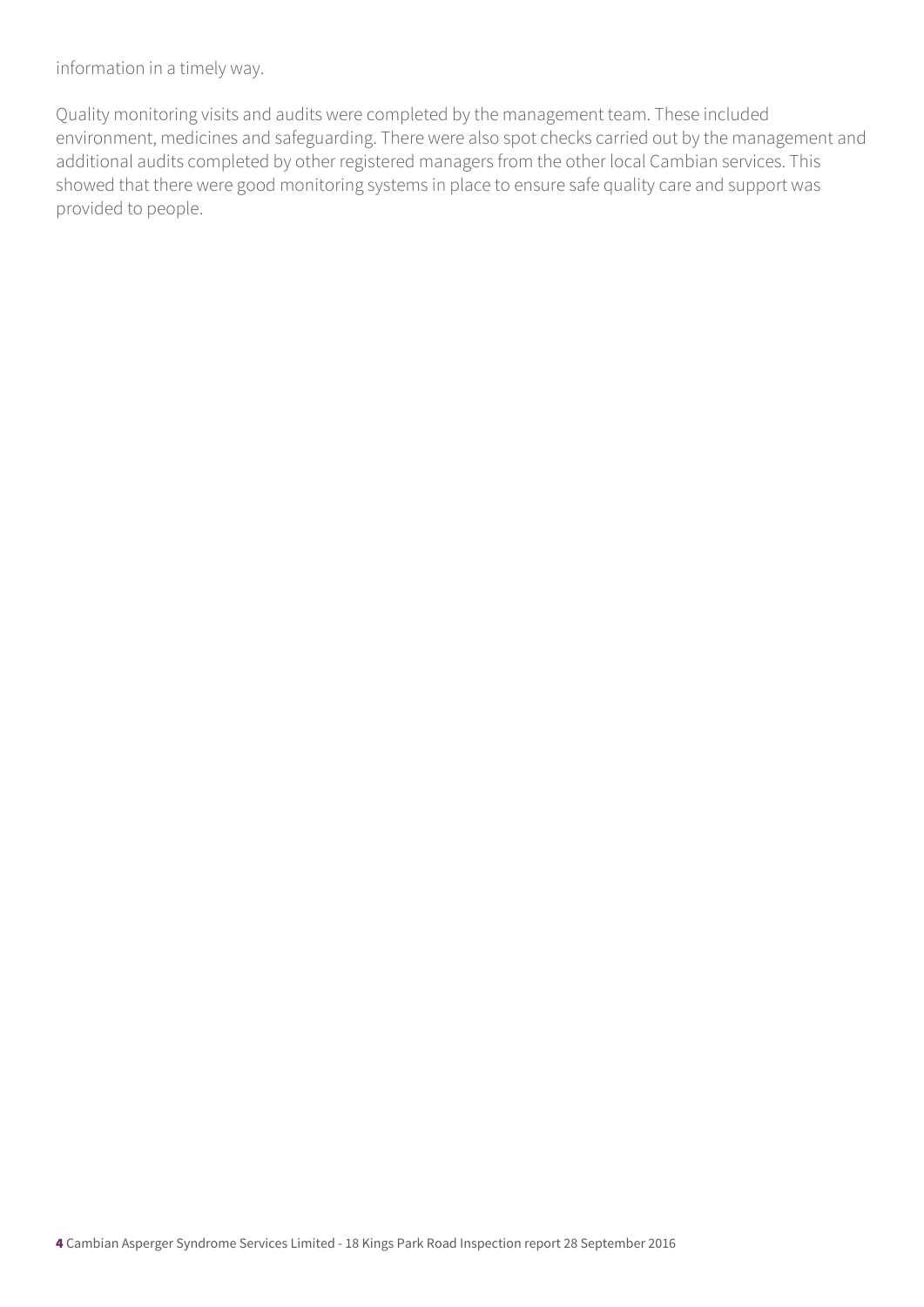### The five questions we ask about services and what we found

We always ask the following five questions of services.

### Is the service safe? Good

The service was safe. There were sufficient staff available to meet people's assessed care and support needs.

People were at a reduced risk of harm because staff had completed safeguarding training and were able to tell us how they would recognise and report abuse.

People were at a reduced risk of harm because risk assessments and emergency plans were in place and up to date.

People were at a reduced risk of harm because medicines were managed safely, securely stored, correctly recorded and only administered by staff that were trained to give medicines.

#### Is the service effective? Good

The service was effective. Staff received training to give them the skills to carry out their roles.

Staff were supported and given opportunities for additional training and personal development.

People's choices were respected and staff understood the requirements of the Mental Capacity Act 2005.

People were supported to access health care services as and when required.

#### Is the service caring? The service caring?

The service was mainly caring. People were not always supported to take responsibility for their living environment or cooking.

The majority of staff treated people in a dignified manner. However, one staff member was heard being disrespectful to a person.

Staff had a good understanding of the people they supported and often enabled them to make decisions about how they liked to live their lives.

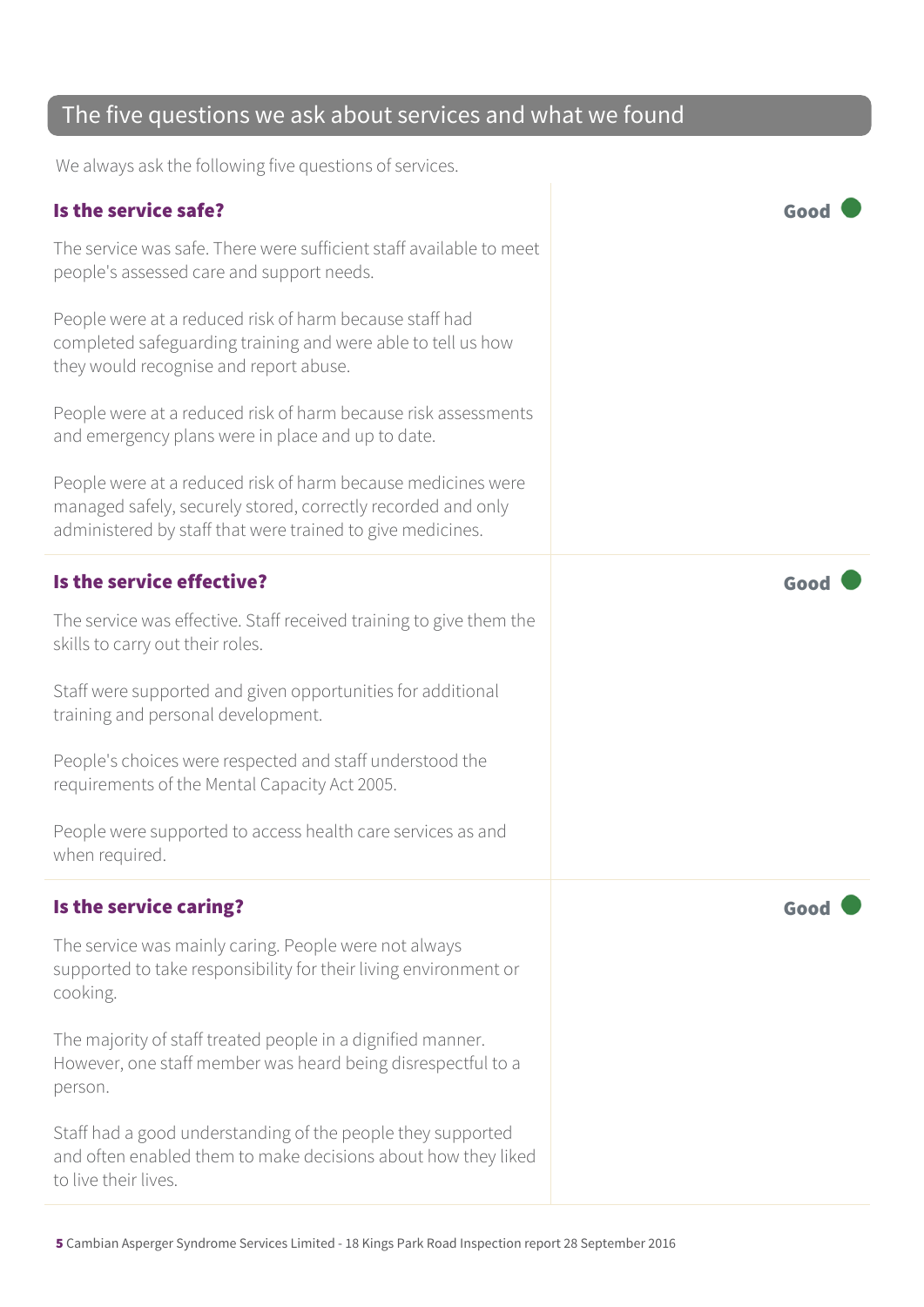| People were supported by staff who knew them well and spent<br>time with them.                                                                                                                                                                                                                        |                             |
|-------------------------------------------------------------------------------------------------------------------------------------------------------------------------------------------------------------------------------------------------------------------------------------------------------|-----------------------------|
| People were supported by staff who respected their privacy and<br>dignity.                                                                                                                                                                                                                            |                             |
| People were supported by staff that used person centred<br>approaches to deliver the care and support they provided.                                                                                                                                                                                  |                             |
| Is the service responsive?                                                                                                                                                                                                                                                                            | Good                        |
| The service was responsive. People were supported by staff that<br>recognised and responded to their changing needs and<br>behaviour.                                                                                                                                                                 |                             |
| People were supported to access the wider community.                                                                                                                                                                                                                                                  |                             |
| A complaints procedure was in place. People and their families<br>were aware of the complaints procedure and felt able to raise<br>concerns with staff and management.                                                                                                                                |                             |
| People's feedback was used to make improvements to the<br>service that benefited people.                                                                                                                                                                                                              |                             |
|                                                                                                                                                                                                                                                                                                       |                             |
| Is the service well-led?                                                                                                                                                                                                                                                                              | <b>Requires Improvement</b> |
| The service was not always well led. The registered manager was<br>not always present at the home and had only attended two staff<br>meetings during the past 12 months. This meant that some staff<br>felt unsupported by the manager and did not demonstrate good<br>leadership.                    |                             |
| Regular quality audits were carried out to make sure the service<br>was safe however this did not include checks relating to incident<br>analysis and incident debriefs. This meant that sometimes<br>people and staff did not feel fully supported by the management<br>once incidents had occurred. |                             |
| Professional boundaries were not fully established. Some staff<br>felt that the management favoured certain staff and people. This<br>did not promote an open and inclusive culture.                                                                                                                  |                             |
| Staff did not feel supported by senior on call management<br>following an incident the night before our inspection and were<br>not aware of any protocol. This did not demonstrate good<br>management.                                                                                                |                             |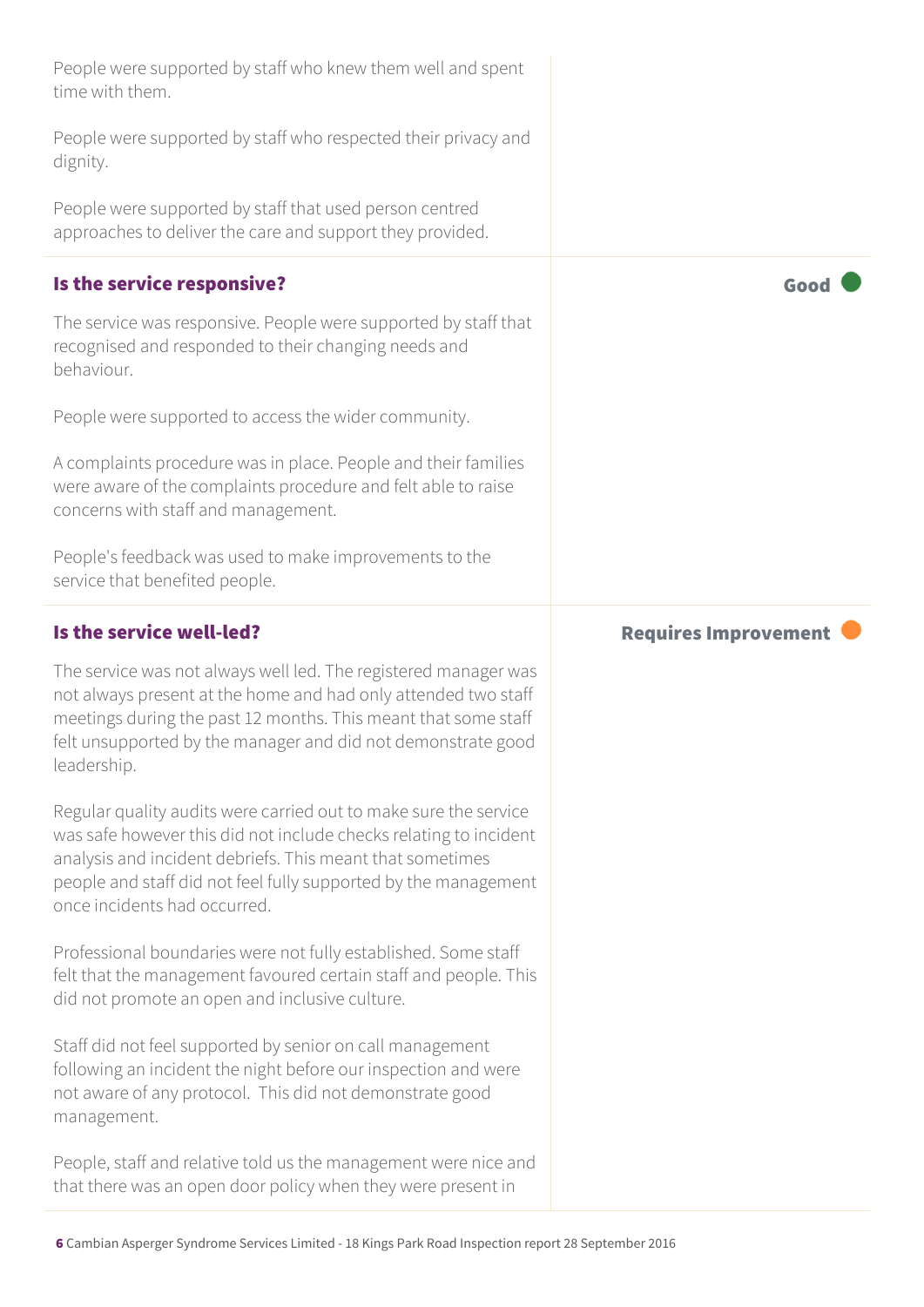the office.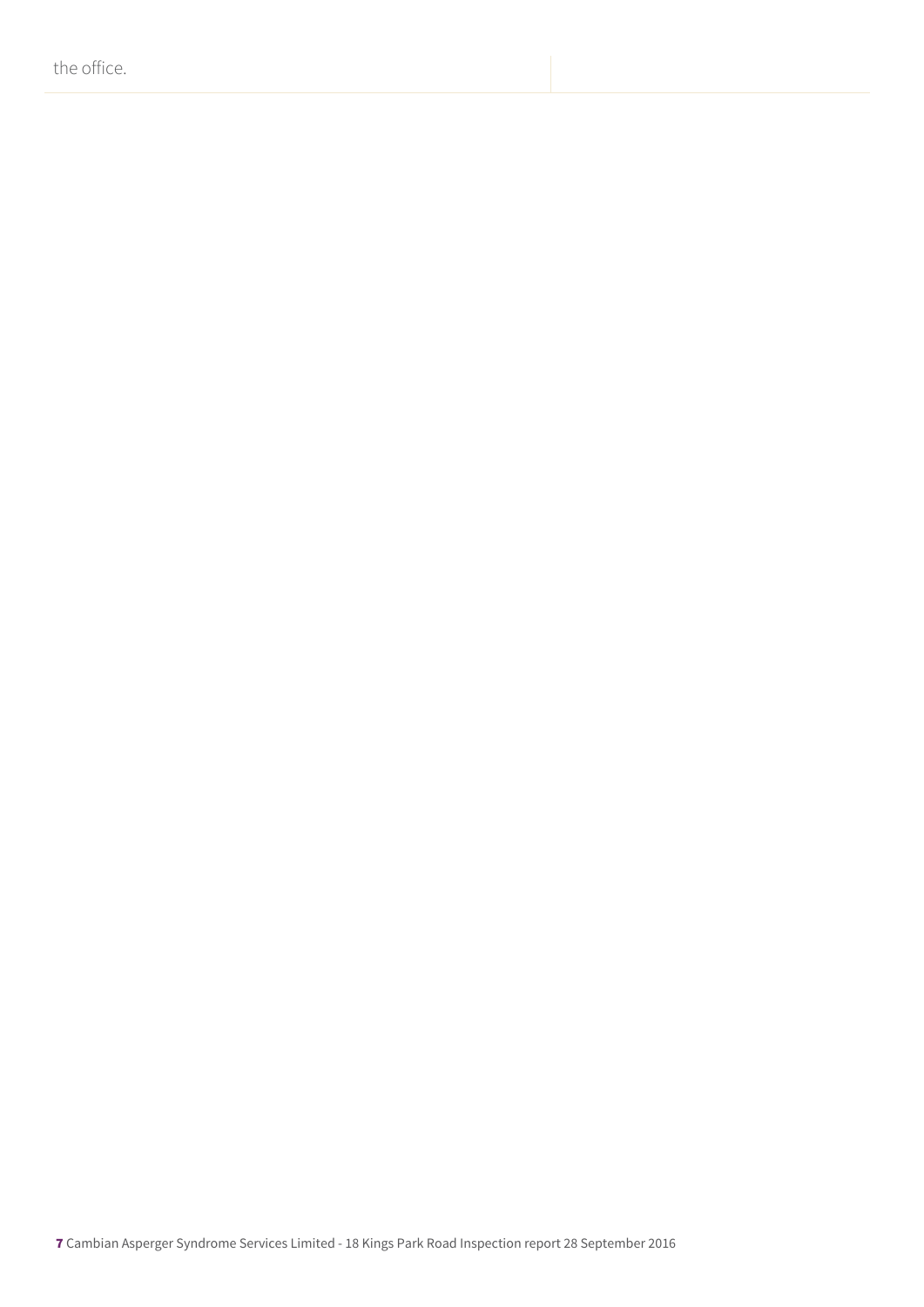

# Cambian Asperger Syndrome Services Limited - 18 Kings Park Road

Detailed findings

### Background to this inspection

We carried out this inspection under Section 60 of the Health and Social Care Act 2008 as part of our regulatory functions. This inspection was planned to check whether the provider is meeting the legal requirements and regulations associated with the Health and Social Care Act 2008, to look at the overall quality of the service, and to provide a rating for the service under the Care Act 2014.

The inspection took place on 17 August and was unannounced. The inspection continued on 18 August and 19 August 2016 and was again unannounced. It was carried out by a single inspector.

Before the inspection we reviewed all the information we held about the service. This included notifications the home had sent us. A notification is the means by which providers tell us important information that affects the running of the service and the care people receive.

The provider completed a Provider Information Return (PIR). This is a form that asks the provider to give some key information about the service, what the service does well and improvements they plan to make.

We spoke with four people who use the service and two relatives. We met with the assistant team manager, nominated individual, director of care and the college principal. We discussed the service with five staff. We walked around the building observing the safety and suitability of the environment and observing staff interactions with people and practice. We used these general observations to help us understand people's experience of living in the home.

We reviewed four people's care files, incident reports, medicines, policies, risk assessments, quality audits and the complaints log. We looked at two staff files, the recruitment process, staff meeting notes, house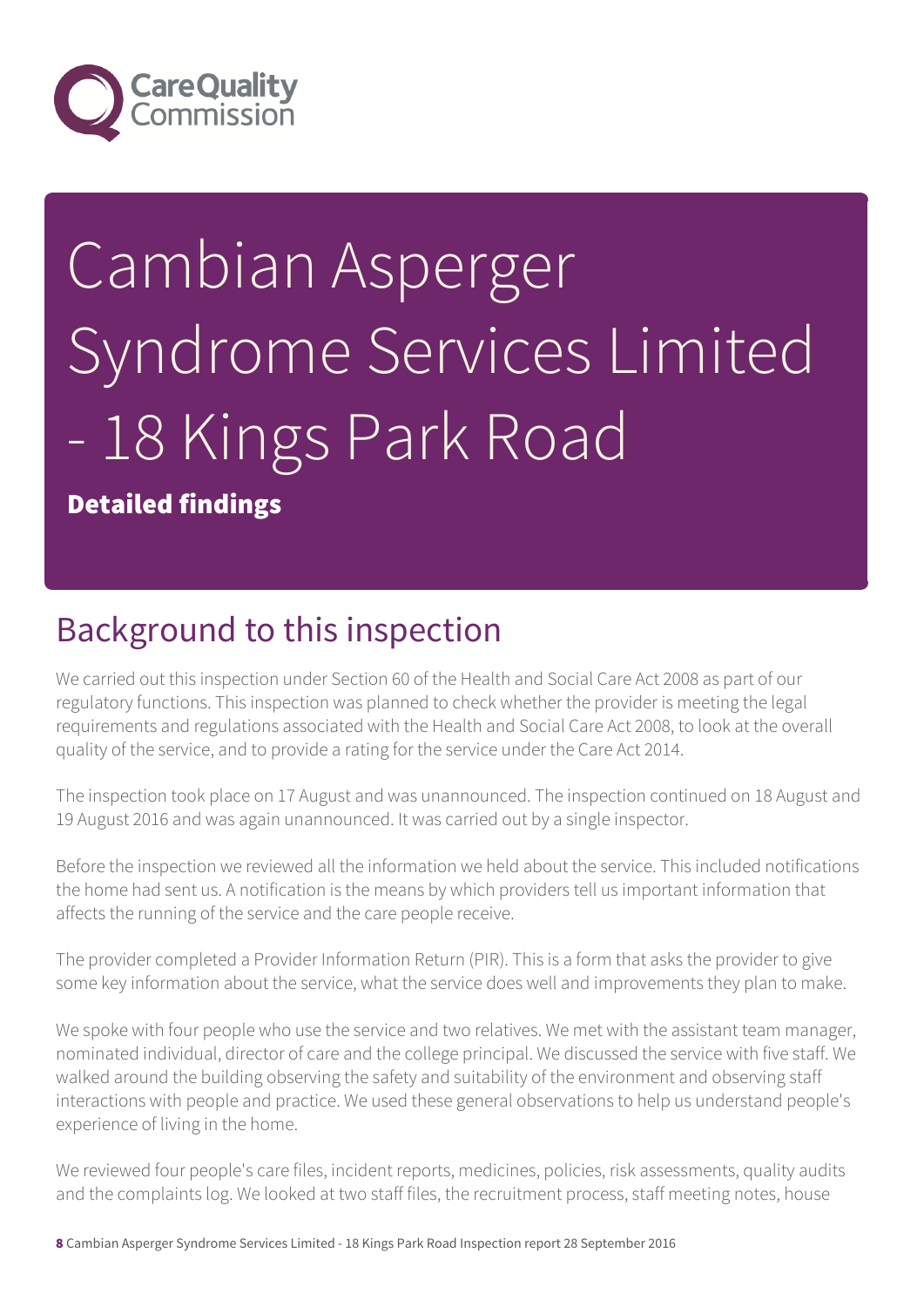meeting notes, training, supervision and appraisal records.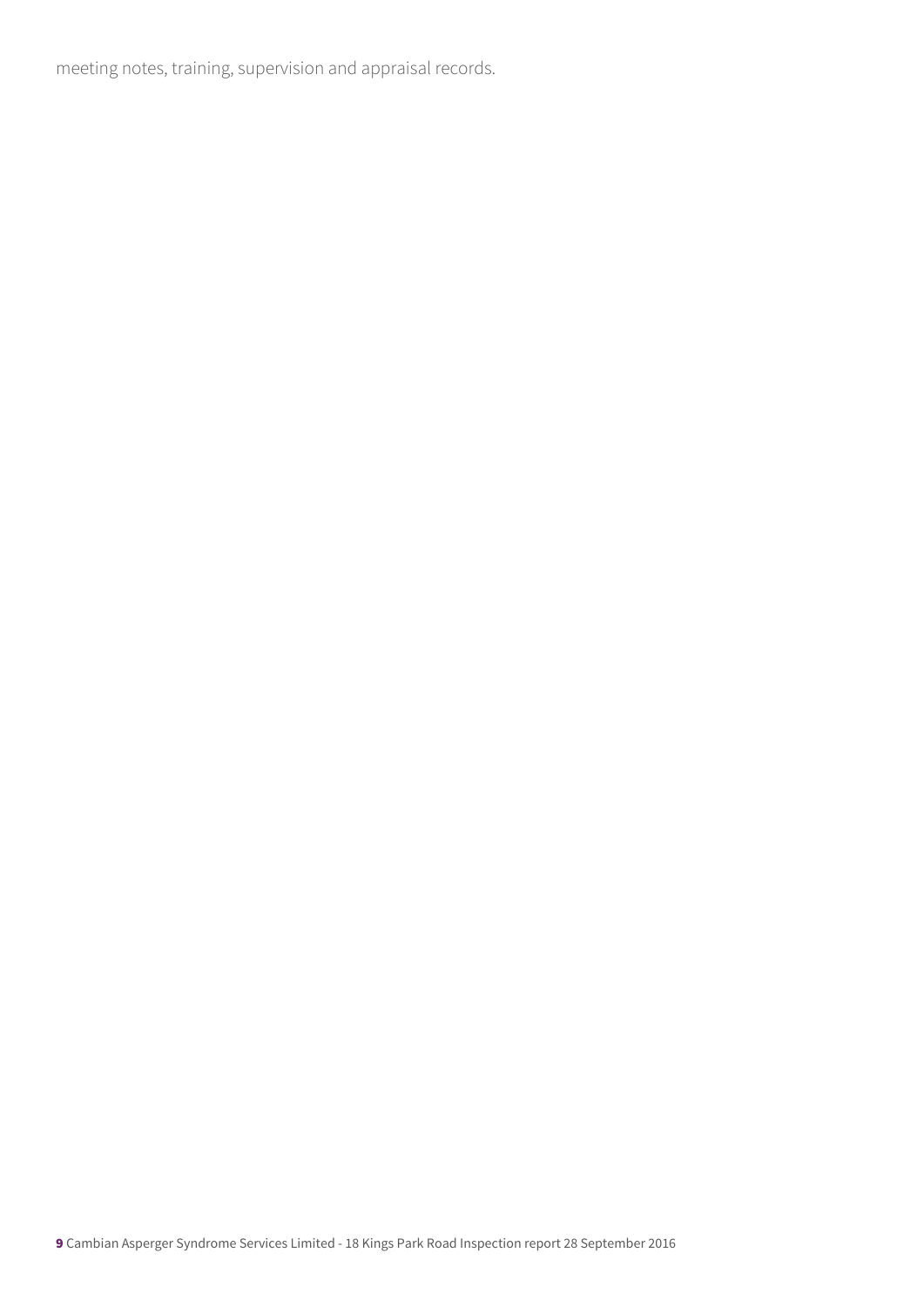### Is the service safe?

## Our findings

People told us they felt safe at Kings Park Road. One person said, "The house is in a good location and I feel safe". Another person told us, "I feel safe here and can come and go as I please".

A relative told us, "My family member is safe and likes it at Kings Park Road". A staff member said, "The service is safe. There are strict policies in place which are in line with government guidance. We assess people's safety and people are able to access the community". Another staff member told us, "I would say it is safe here, we all understand our roles and responsibilities which is to keep people safe. We follow policies and guidance to help us do that. If it's not safe we report it".

Staff were able to tell us how they would recognise if someone was being abused. For example, they told us that they would look for changes in behaviour, unexplained marks or money not adding up. Staff told us they would raise concerns with senior staff or management. Staff were aware of external agencies they could contact if they had concerns including the local authority safeguarding team and the Care Quality Commission. Staff told us that they had received safeguarding training and that it was regularly updated. We looked at the training records which confirmed this. There was a comprehensive local safeguarding policy in place which was up to date.

Kings Park Road had comprehensive risk management systems in place. There was a signing in and out book for people. This was completed when people left and returned to the home during the day. It recorded the date and times people left, their destination, contact number and their estimated time of return whilst also recording their actual time of return. The record also referenced risk assessments which were relevant to the activity. Risk assessments covered a variety of activities for example, independent travel, unsupervised activities, use of staff cars, lone working and internet usage. We noted that the assessments identified hazards, people exposed to risk, safety measures to follow, resources and a risk rating. For example, for independent travel on a bus or a train those exposed were identified as people, public and staff. Hazards included stranger danger, challenging behaviour, damage to public property, getting lost and unexpected delays. Safety measures included assessment of the route, suitable clothing and footwear, ability to ask for directions and read timetables. Resources listed included mobile phones, contact numbers and refreshments if necessary. Each person had been assessed by staff and judgements made as to whether people could participate in the associated tasks safely and competently. This showed us that risks to people and the service were managed appropriately so that people were protected and their freedom was respected.

We observed one person leaving the home to attend a voluntary job he had recently started. We checked the signing in and out book. This had been completed and captured the relevant information whilst linking risk assessments relating to independent travel and unsupervised activities. This demonstrated a safe approach to minimising risk and harm to people. It also showed us that the system was up-to-date and used appropriately.

There was a business continuity plan in place which covered various scenarios from fire to accidents and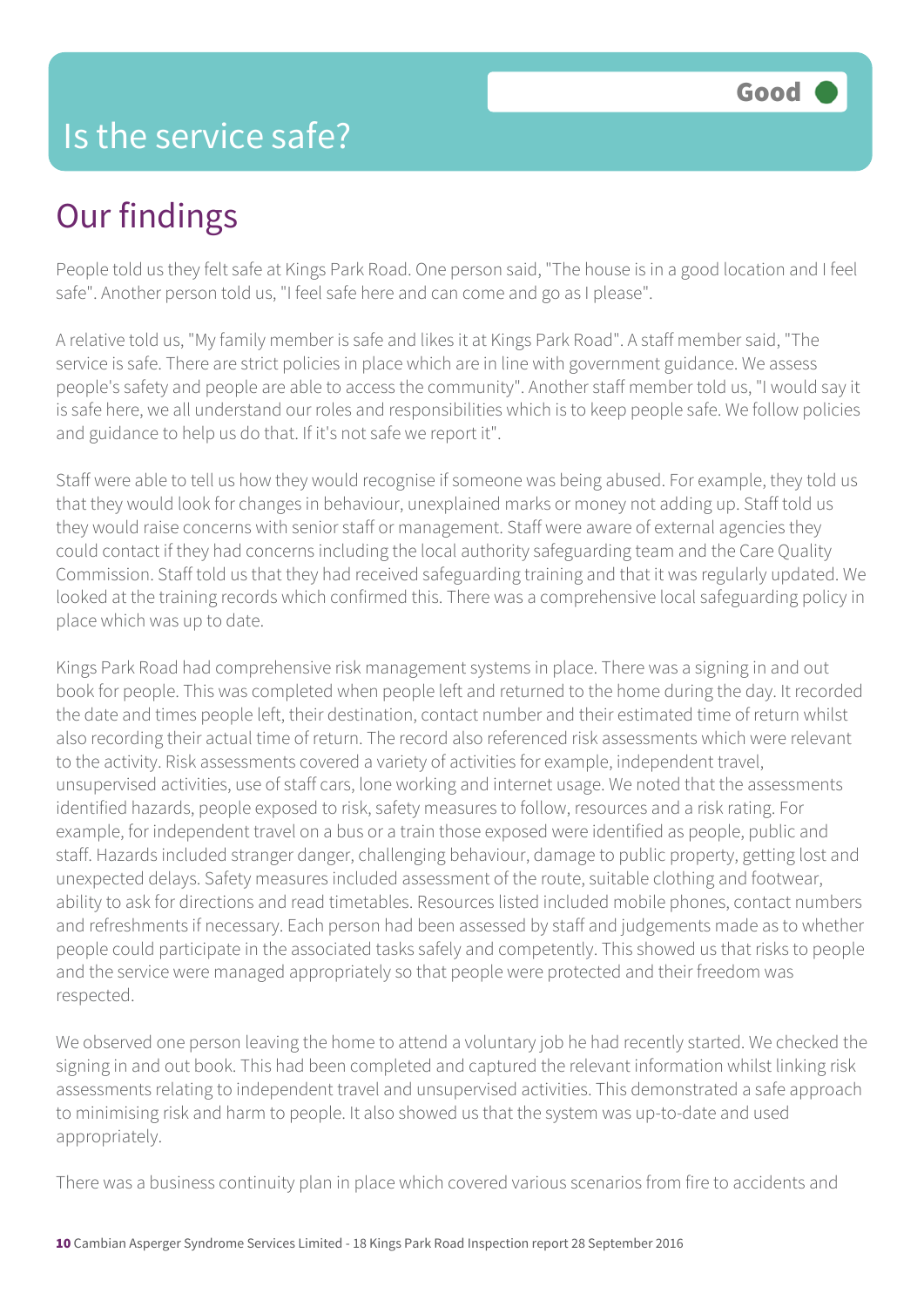dealing with media to missing persons. There was clear step by step guidance for staff to follow and contact details. This meant that staff had the information they needed to keep people and themselves safe should an emergency situation take place.

There were suitable numbers of staff to meet people's individual care and support needs. People's individual needs were assessed during the admission process and support hours provided to people according their assessed needs. . A person said, "There are enough staff here". A staff member told us, "There is enough staff here, we have a full team and manage our time well". Another staff member said, "Overall it is well staffed here". The assistant team manager said that they spilt the staff into two teams of four.. We were told that the registered manager works mainly Monday to Friday however is flexible in her working and occasionally supported at evenings and weekends. The assistant team manager worked Sunday to Thursday this ensured that there was always a manager on shift and available to staff and people. We were told that the manager splits their time across two locations. We reviewed the rota and saw that it reflected the staff ratio we were told. We identified that at the time of inspection a pregnant staff member was counted as a number on the rota which could potentially put her at risk. We discussed this with the nominated individual and assistant team manager who told us that they would review this and make sure that the staff members risk assessment reflects that an additional staff member was on duty whilst this staff member was on shift

Recruitment was carried out safely. The staff files we reviewed had identification photos, details about recruitment which included application forms, employment history, job offers and contracts. There was a system which included evaluation through interviews and references from previous employment. This included checks from the Disclosure and Barring service (DBS) to ensure staff were safe to work with vulnerable adults.

Medicines were managed safely. Medicines were securely stored and only given by staff that was trained to give medicines. A staff member said, "I received medicine training before I could administer medicines. My manager completed a competency assessment too". Medicines were signed as given on the Medicine Administration Records (MAR) and were absent from there pharmacy packaging which indicated they had been given as prescribed. Medication audits took place by management. These audits looked at storage, stock and gaps in recording or missed doses.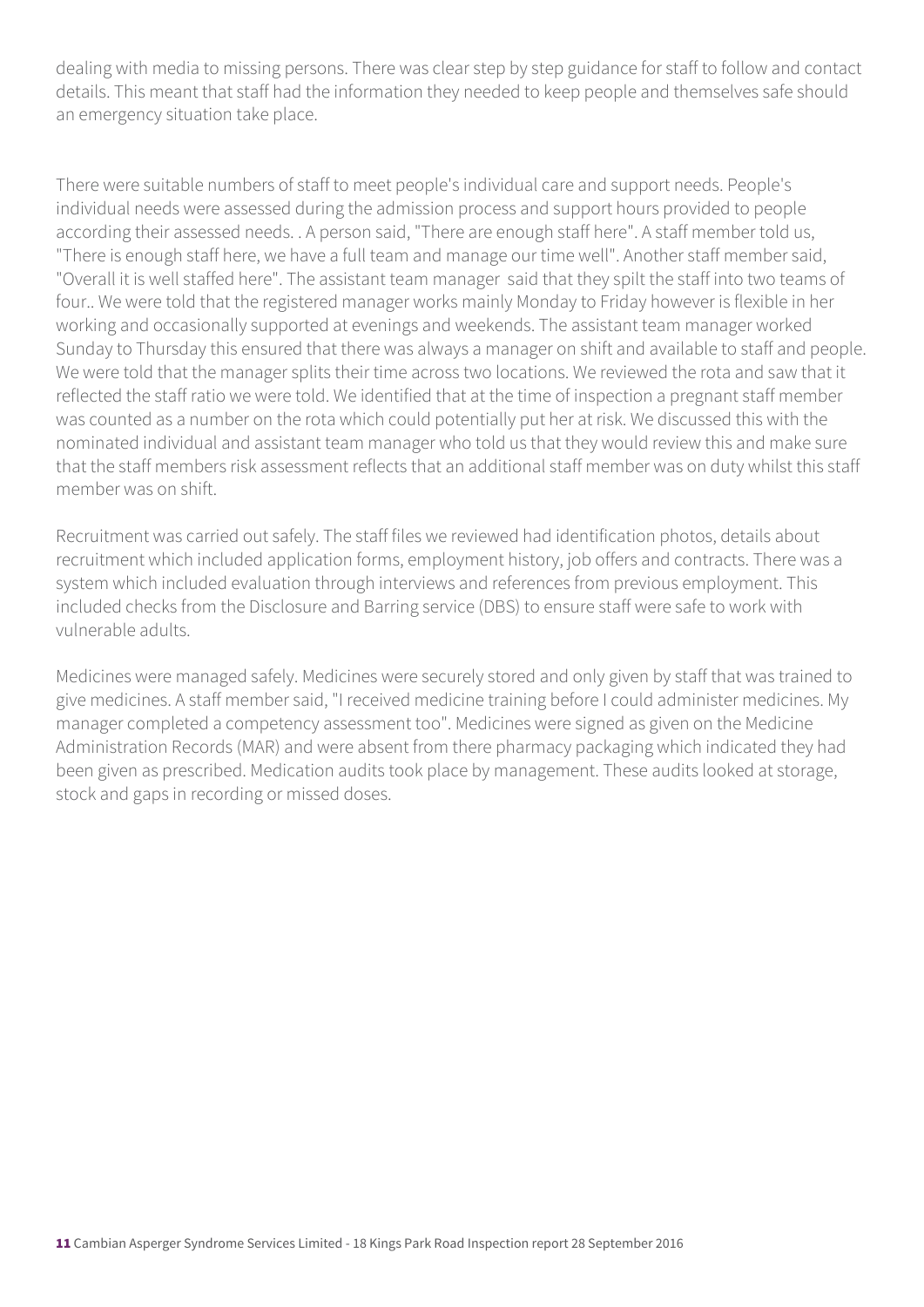# Our findings

The service was using an online food ordering system which delivers bulk food orders to the home. We were told that people were not involved in the decision to use the system. Staff and people said they were told that people were no longer able to access the supermarket, there was often a lot of wastage and that additional storage was needed to keep the stock. A person told us, "We have been told that we need to use this new online company to order food because supermarket shopping is illegal for care homes. It really doesn't work here". Another person said, "I used to really like going to the supermarket, it was like an activity. It also helped me with learning budgeting and life skills. I feel the new system is depriving me of my independence. Without this activity some of us get restless". Another person told us, "I can cook a fried egg and pasta but want to learn to cook meals like curry and rice, sweet and sour chicken. It is hard to do this with the online system and would be easier to get ingredients from a supermarket". Another person told us, "We sometimes get too much of one thing and not enough of another. Supermarket shopping allowed a lot more choice and gave us more independence". We discussed this with staff who agreed with the comments made by people. The assistant team manager showed us an email from the/a buyer for the organisation stating that supermarket food is intended for personal consumption and not commercial use meaning it is against food standards and regulations. We explained that Kings Park Road was a home for people in the community and not a commercial setting which meant that this legislation would not impact on residential services and that this was restricting people from learning key daily living skills. For example, menu planning, budgeting and cooking. On the second day of the inspection the director of care showed us an email from the chief executive stating that Cambian now recognised this system was restricting people from gaining independent living skills and that they will revert back to supermarket shopping in their residential services. This demonstrated a positive response to feedback.

Staff were knowledgeable of people's needs and received regular training which related to their roles and responsibilities. We reviewed the training record which showed that staff had received training in topics such as safeguarding, fire safety, incident report writing and first aid. We saw that staff had also received training in topics which were specific to the people they were supporting such as managing actual and potential aggression (MAPA), positive behaviour support and autism. A relative told us, "Staff seem competent in their role". A staff member told us, "I really enjoy the training I attend. The information we learn is really good and helps us in our roles. I recently did positive attitudes which was useful". We were told that sometimes training days fall on staff days off which can on occasions mean that they work seven days in a row. We discussed this with the assistant team manager who said that they will look into this.

New starters completed a new staff induction programme which involved training and shadow working followed by competency tests. We saw that most relevant staff were working towards or had completed the care certificate or common induction standards. The Care Certificate is a national induction for people working in health and social care who have not already had relevant training or experience. There was a staff member who had extended probation and taken nearly a year to complete their care certificate. We found that their conduct, performance and behaviour were under review. Staff and people fed back that the staff member was at times unprofessional and did not always work in the best interest of people they supported. This did not demonstrate that all staff had the knowledge and skills they needed to carry out their role. We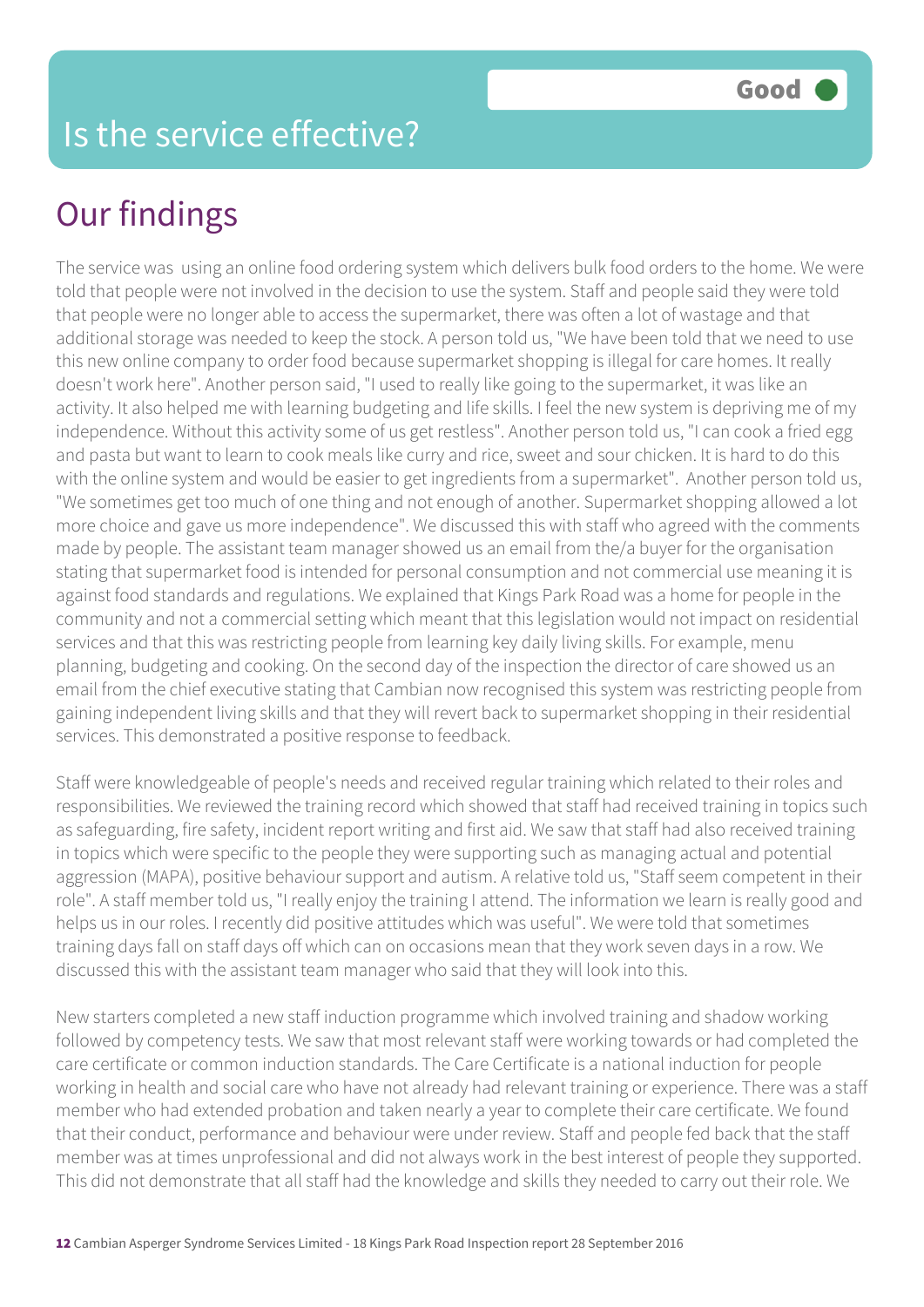discussed this with the deputy manager and looked at their probation review meetings. We were told that management were working hard to support this person. Following the inspection we were sent a performance action plan and decision that the staff member would no longer be working for Cambian. This demonstrated that the service were on top of performance managing their staff. We found that no one had come to any harm as a result of this staff members actions.

The assistant team manager told us staff received three supervisions and one appraisal a year. We reviewed records which mostly reflected this. We found that the assistant team manager currently supervised most of the support staff at Kings Park Road as the registered manager was currently managing two services. The nominated individual and director of care said that they were looking at the structure and recognised that this was a high demand on the deputy manager. A staff member told us, "I receive supervisions these are ok. Sometimes they feel more like a process but that's ok".

The Mental Capacity Act 2005 (MCA) provides a legal framework for making particular decisions on behalf of people who may lack the mental capacity to do so for themselves. The Act requires that as far as possible people make their own decisions and are helped to do so when needed. When they lack mental capacity to take particular decisions, any made on their behalf must be in their best interests and as least restrictive as possible.

Staff were aware of the Mental Capacity Act and worked within the principles of this. We noted that people had signed their care plans and other additional consent forms for example photographs and media. This demonstrated that consent to care had been sought from people.

The nominated individual explained that people who lived at Kings Park Road all had capacity and were fully involved in the planning of their care which meant that to date no capacity assessments or best interest decisions had needed to be completed. However, we were told that there was question at times as to whether people had full capacity at the times they were presenting extreme behaviour which challenged the service. The registered manager was currently looking into this with a view to create and complete assessments. This showed us that the service was always looking to improve current systems and bring new ways of working into the home which would have a positive impact on the people living there.

People can only be deprived of their liberty to receive care and treatment when this is in their best interests and legally authorised under MCA. The application procedures for this in care homes and hospital are called the Deprivation of Liberty Safeguards (DoLS). At the time of inspection no one from the home was subject to DOLS.

We did however see that visual information was available to people with regards to nutrition and a menu showed that there was a variety of healthy food available. We reviewed house meeting notes which evidenced that people were involved in menu planning. We also noted that people had fed back in these meeting that they were not happy with the new online ordering system.

People were supported to access health care services and that there was a therapy team established within Cambian which included psychiatric assistants and a psychologist. We reviewed records and saw that people had recently been supported to see GP's and dentists. A staff member told us, "People are supported to health appointments which includes seeing specialists. One person is visiting the psychiatrist next month and another has an operation coming up which we will support them with".

People who needed an independent representative to speak on their behalf had access to an advocacy service. We noted that there was information and contact details for this service and that an advocate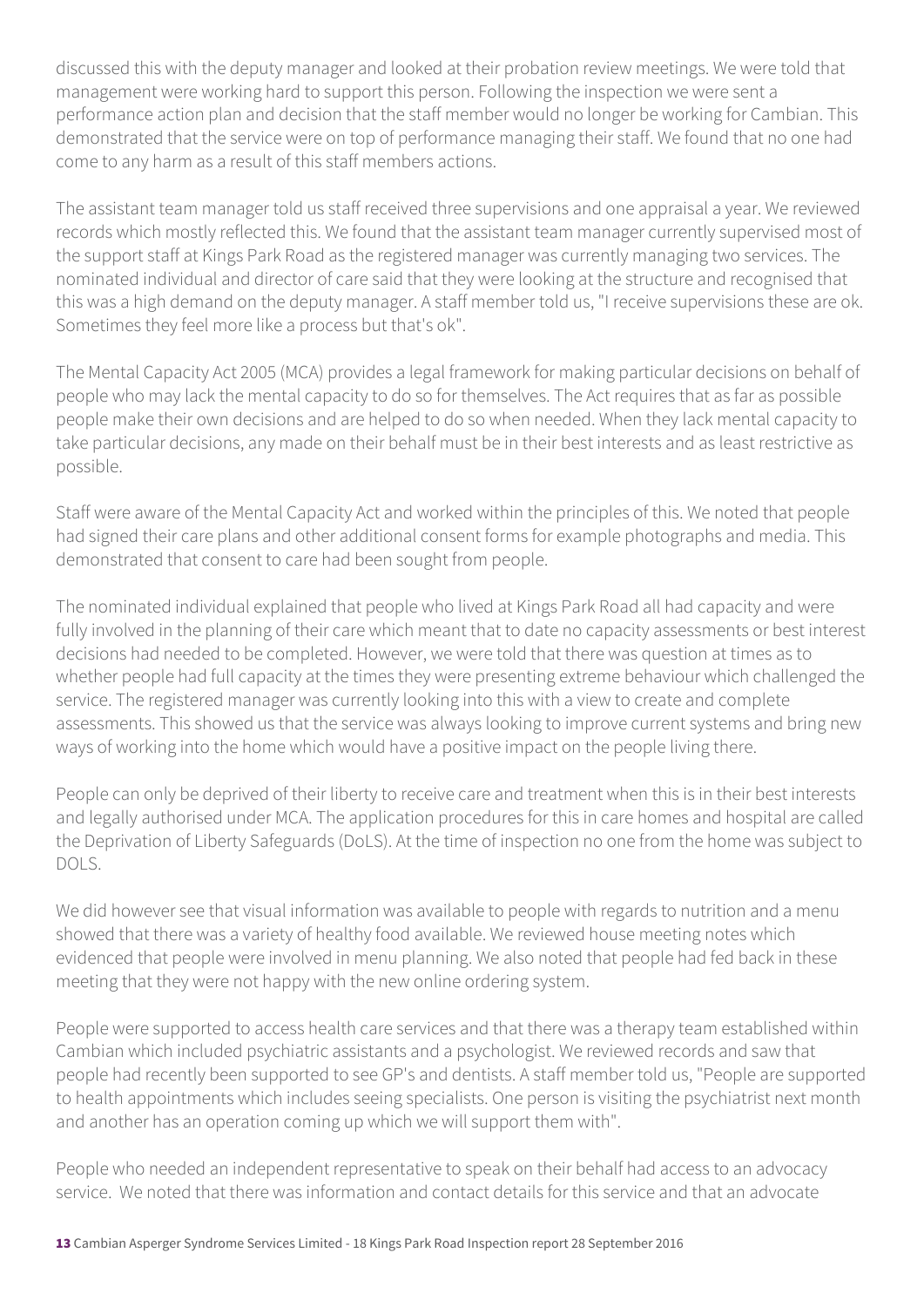regularly visited the home to talk to people.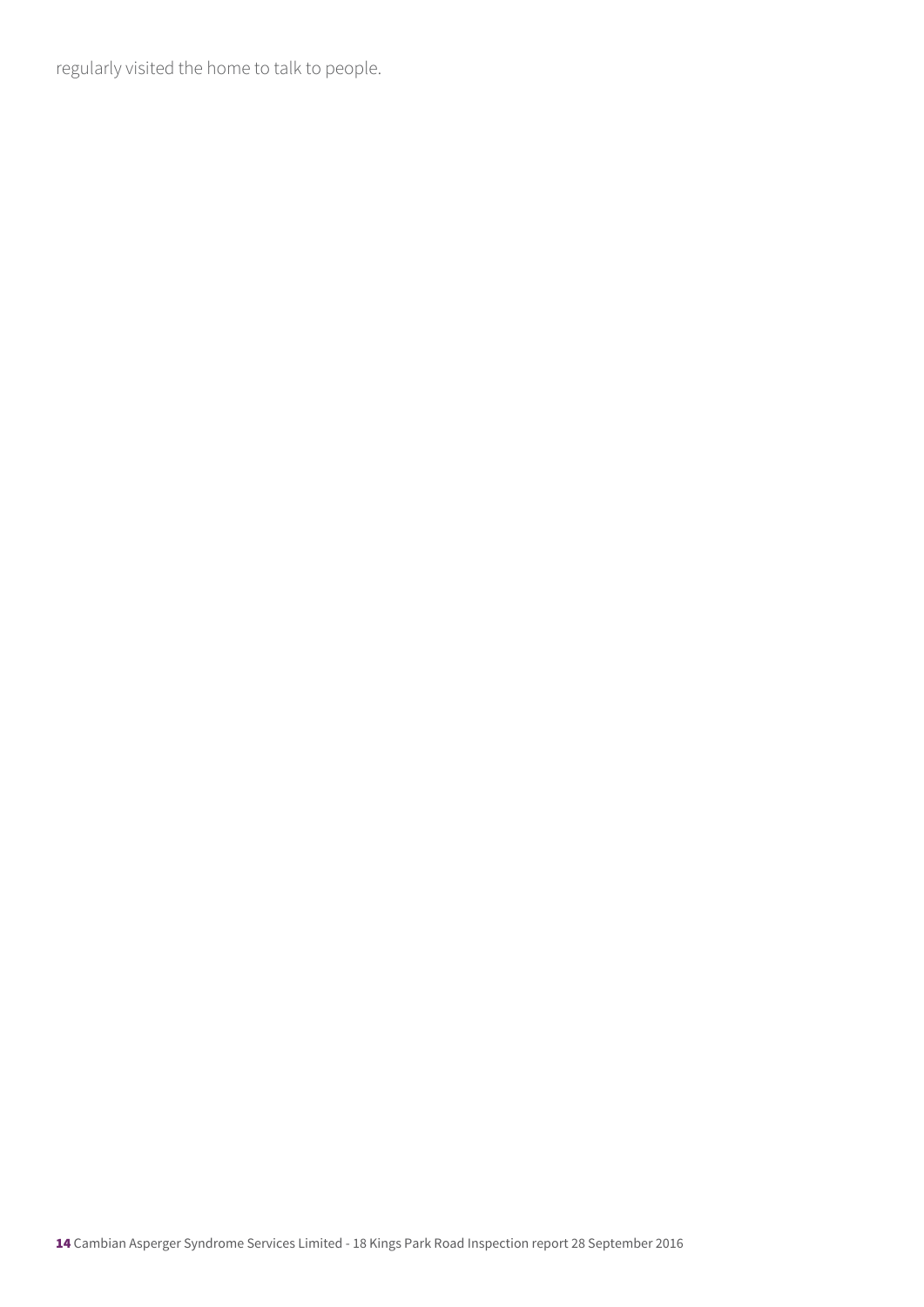# Our findings

We observed on several occasions that staff were cleaning communal areas and cooking meals for people. We did not observe people being asked if they wanted to participate or be supported to take part. We asked a person if they had been asked if they wanted to take part in making bacon sandwiches. They told us that they hadn't but would have liked to. We asked another person if they took part in cooking, they said that staff mainly do the cooking but sometimes they can do some. We asked the person if they would like to do more and we were told that they would like to learn how to cook meals themselves. This did not demonstrate empowerment, active involvement or promote people's choices and independence within their own living environment.

We discussed this with a staff member who had worked at the home for a number of years. They told us that people used to be encouraged and actively supported to take part in daily living tasks within the home. For example cleaning communal areas, preparing and cooking meals however this had stopped. This meant that people had started to become dependent on staff to do tasks for them. We discussed this with the nominated individual and director of care who told us they will discuss this with the registered manager.

People, relatives and staff all told us that Kings Park Road was a caring service. A person said, "Most staff are brilliant and it's a nice environment. Staff are supportive and seem to genuinely want to help us". Another person told us, "I get on well with my keyworker; they are nice, friendly and very approachable". A relative told us, "Staff are approachable and caring to my family member. There is a nice atmosphere in the home and their key worker is good". Another person said, "When I am anxious I know I can and have talked to staff. This helps me a lot".

A staff member told us, "I like to think I am caring. I want to see people succeed. I am always approachable and here for the people we support". Another staff member said, "I'm caring. I'm honest and can listen. I work with people to do what they want to do". We observed staff on several occasions having positive interactions with people and heard laughter at times which told us people felt relaxed and comfortable around the majority of staff". We did however observe one staff member communicate inappropriately to a person about how they looked in their passport photo. People had also raised concerns that this staff member had spoken inappropriately to them at times. We discussed this with the nominated individual and director of care who had also witnessed the staff member being disrespectful. An action plan was in place which indicated that the management had taken appropriate steps under the company HR policies and procedures and reviewed the staff member's performance to ensure an improved service for the people was provided.

We saw that people were supported to attend their annual reviews and were encouraged to complete a pre review questionnaire. This was used to gain views and opinions from the people with regards to the care and support they have received. We read through the last meeting notes for one person and saw that they attended and reflected their comments and feedback throughout. Care and behaviour plans were then reviewed in light of decisions and progress discussed at the meeting. A person told us, "I review and update my care and behaviour plans with staff. I then sign it". This evidenced that people were actively involved in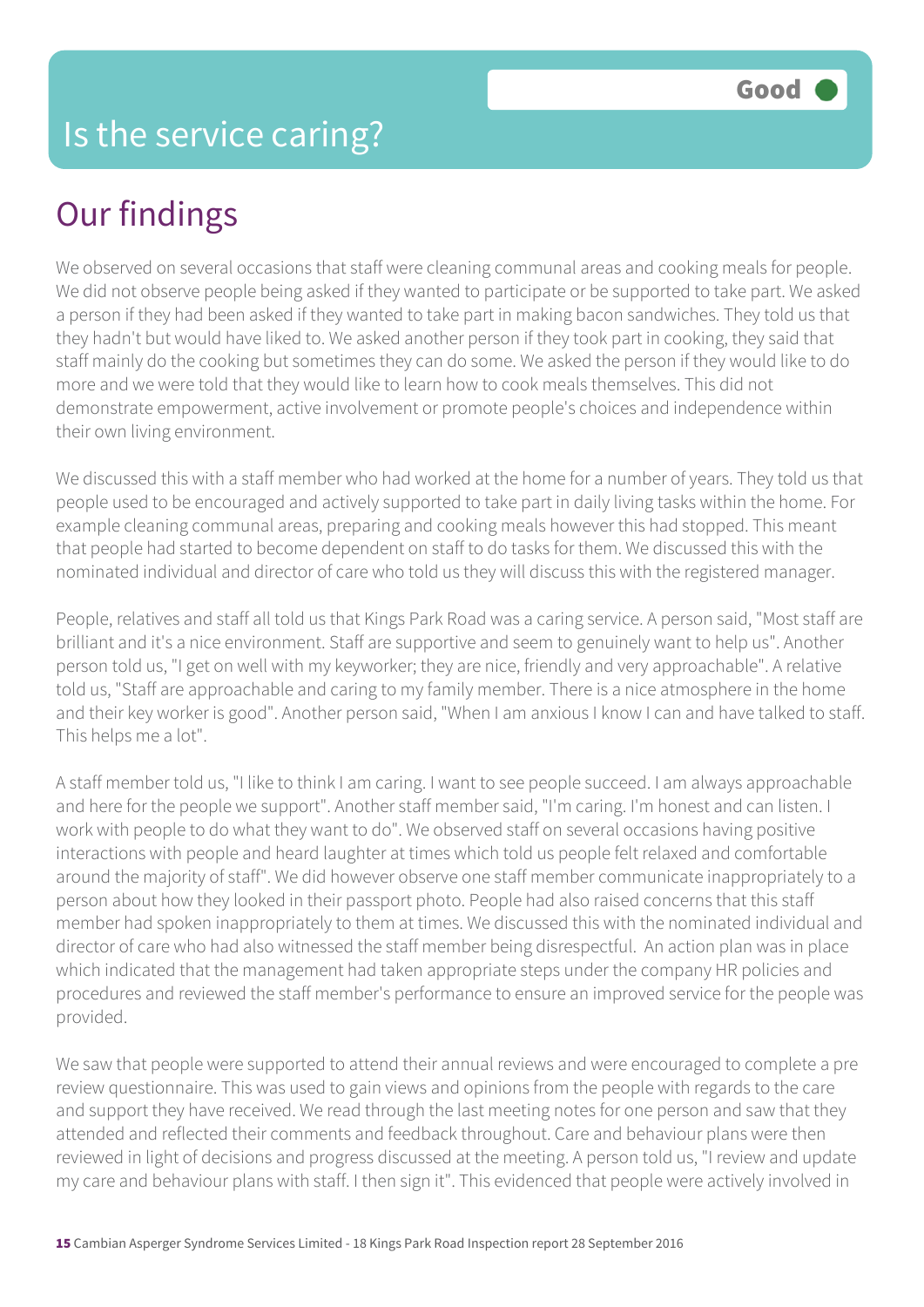the planning and review of their own care and support.

We spoke to staff and asked them how they promote choice and support people to make their own decisions. One staff member told us that a person asked for their support to go shopping for a new shirt. The staff explained how they went with the person and gave them the information they needed to make the decisions. For example, a long or short sleeved one and colour options. We were then told that they had purchased it and were happy with their choice. Another staff member told us, "We ask people what they want to do and where possible support them to achieve it. Yesterday I offered a person the opportunity to go out which they accepted. We always ask people and provide them with information to make decisions. One person wants to join a club so we are searching options on line with them". This demonstrated that staff readily seek views and options from people and provide them with information to enable them to make their own decisions.

We were told that families and friends were able to visit people in their home. People were also supported to spend time with their own family. We noted that some people had recently visited family and that others were still with family members. Staff had a good knowledge of family and friends that were important to people and these were identified in the persons care files.

People's privacy and dignity was respected by staff. People had locks on their doors and held their own keys. Communal toilets and bathrooms had locks on them. People's individual records were kept securely in locked cabinets within the staff office to ensure sensitive information was kept confidential. A staff member said, "I always respect people's privacy and dignity. I treat them like I would want to be treated myself". Another staff member told us, "I never enter rooms without people's permission. I knock on doors. I always listen to people with empathy when they are upset and never dismiss them".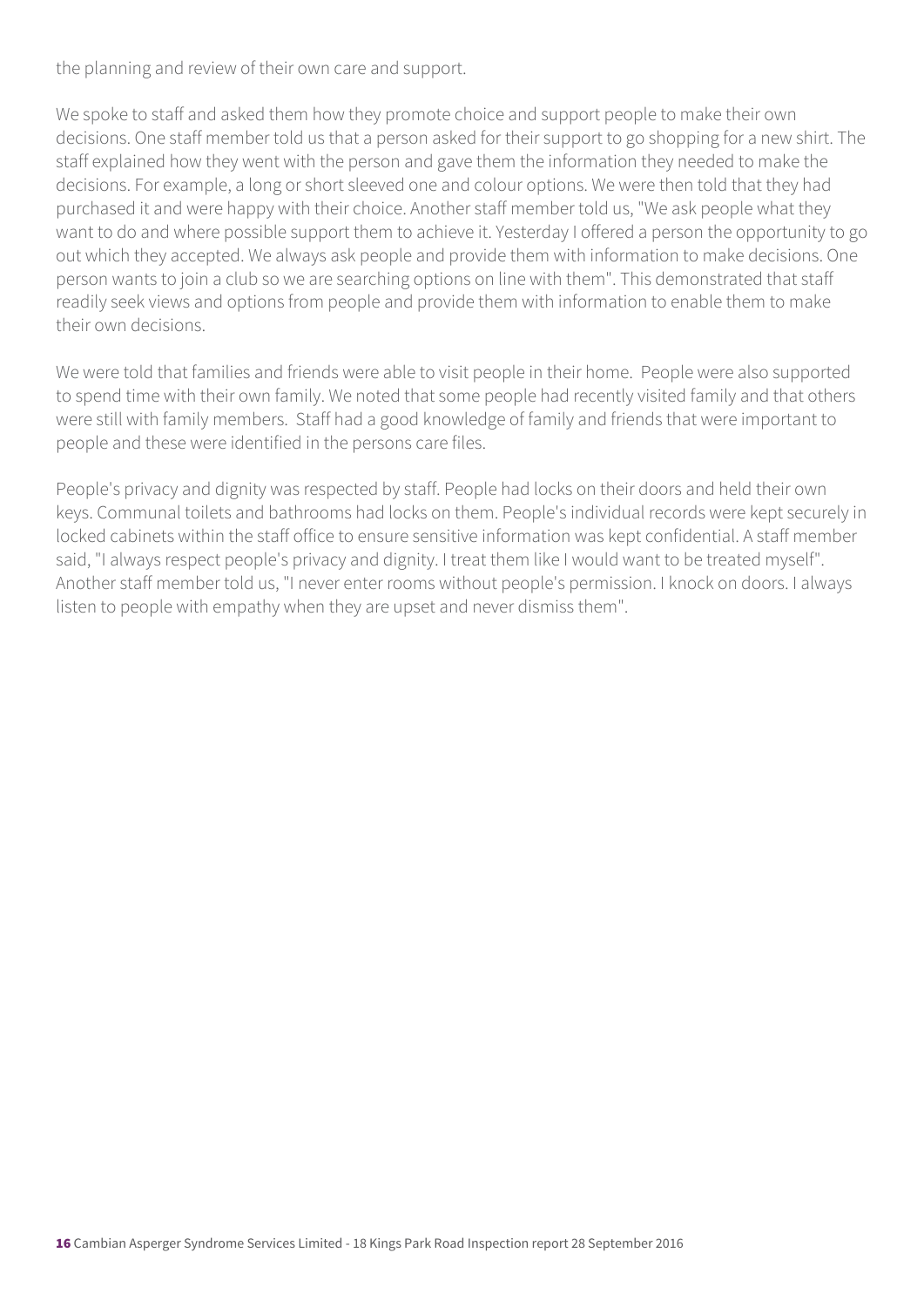### Is the service responsive?

# Our findings

Kings Park Road was responsive to people's changing care and support needs. We noted that one person had a skin condition and that staff had supported them to the local doctors who had written a prescription. We were told that it had been picked up this morning and that records had been updated. We reviewed these and saw that they reflected this change.

Each person had an individual risk assessment which reflected guidance to staff from their behaviour support plans. These plans ensured that staff had the information required to respond appropriately to behaviours presented by people which may challenge the service. Behaviour plans identified proactive strategies for example, how to prevent behaviours from occurring as well as active and reactive strategies which detailed what staff must do when behaviours start and how to support people to manage this. Following behavioural outbursts there was also information reflecting relapse prevention approaches which told staff how to prevent it from reoccurring. We found that these plans were comprehensive and effective. Staff told us that they found them very useful when responding to people in certain circumstances. A person told us, "I review my behaviour support plan with the therapy team and say how staff can support me when I am upset or angry". This demonstrated how people received personalised care which was responsive to their needs.

People's likes, dislikes, interests and hobbies were captured and recorded in their care files. Activities were available to people for example, on day two of the inspection there was a local air show taking place. People were given the option to attend this which some did. We noted that one person had been supported to volunteer on a stand. This opportunity met his social needs and was something the person had a real interest in. We reviewed an activities file which had information about local attraction and events taking place over the summer. We noted that a list of activities had been drawn up from a student meeting which included go karting and a trip to a theme park. A trip to a theme park had been arranged for the following week which most people were excited about. One person told us, "Go karting is being arranged which I really want to do. I may go to the theme park". We noted that on the people's notice board there was an activity list which included Friday firework displays and a music festival. We observed a staff member asking a person if they wanted to go to a local tea shop. Exercise was identified as a need in this person care file and we noted that the staff member had encouraged the person to walk which showed a positive responsive approach to meeting their needs.

We were told that one person had a volunteering job which they enjoyed. We observed this person leaving the service to start this work. The assistant team manager told us that they support people to find and maintain jobs.

There was an effective comprehensive admissions process in place for people who were thinking about living at Kings Park Road. The process was led by the transition manager and covered a three month period where daily reports were completed and a three month review took place. New people's placement plans covered people's individual needs, their levels of independence and the support people required. We found that people were fully involved in these and advocates were arranged as and when appropriate. Findings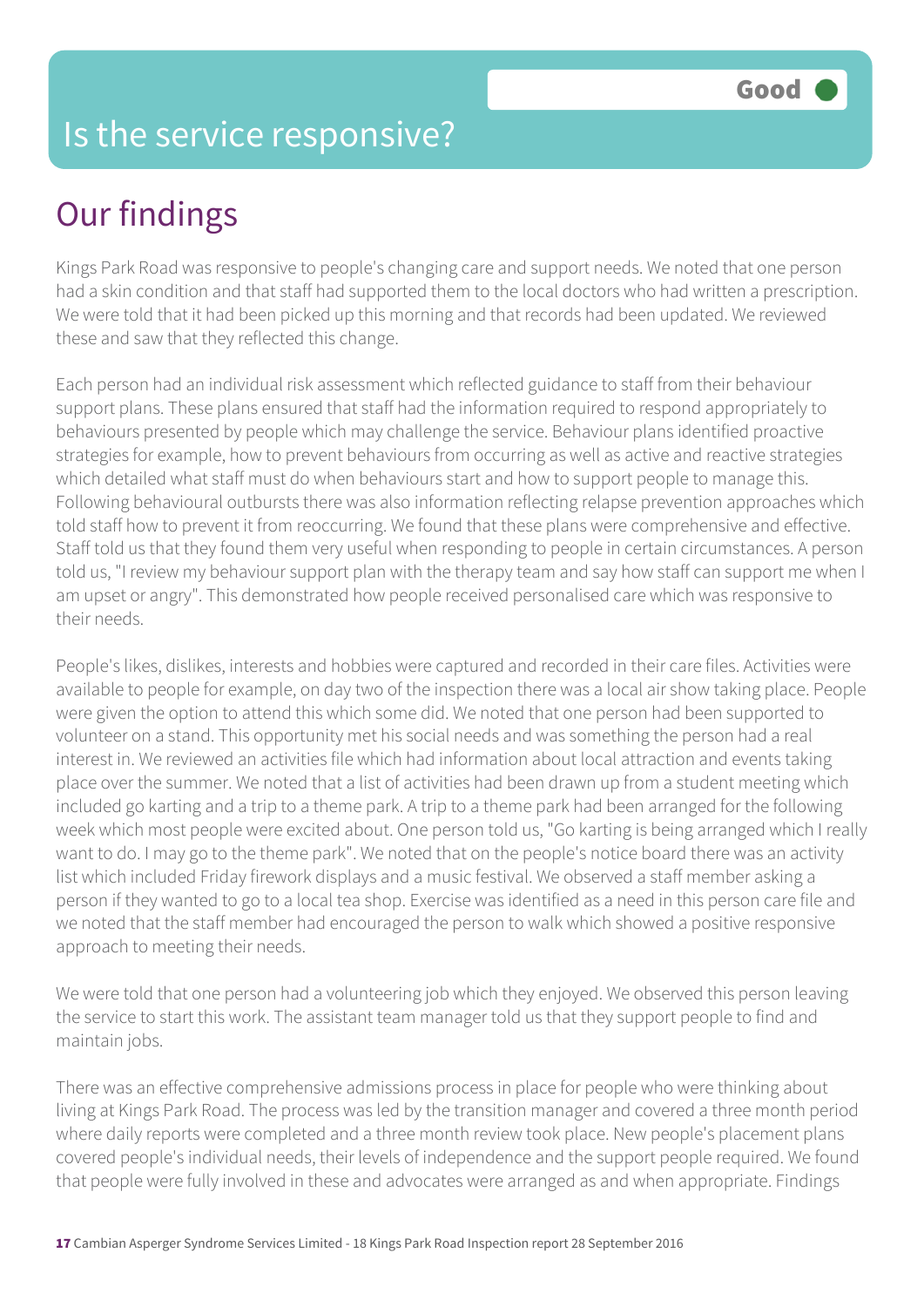during the period enabled the service to reflect their care, support and staffing needs in care packages which were then discussed with the person's social worker and taken to a commissioning panel.

A person said, "We have opportunities to feedback both face to face and in house meetings". A staff member mentioned that they have one to one time with people which involved off site activities such as pub trips, shopping, visits to the beach and coffee shops. A staff member told us, "House meetings take place every two weeks and people find these useful. Changes are made in response to people's feedback for example, there was a shower issue which came up and was reported to maintenance. Another example was when the house rules were reviewed". We looked at the house meeting notes and found that these two areas had been recorded. We checked the shower and found that this had been fixed. We then reviewed the house expectations and found that they reflected what people had agreed in the meeting notes. This demonstrated that people were listened to and that the service learnt from people's feedback and experiences.

People, staff and relatives were all able to tell us who they would go to if they had a complaint or concern. We noted that there was information available to people regarding the complaints procedure which included contact details. For example, we saw that there were leaflets which were titled, 'is everything all right? If not, read this leaflet. These gave people the information, a space to write down their concern/s and a free post envelope to return it to a key contact for Cambian. This demonstrated an open culture where people were supported and encouraged to raise concerns and/or complaints should they have any.

We found that the service had a complaints record which captured the complaint and logged steps taken to address them. We noted that there were no outstanding complaints. We saw that there was also a bully log which recorded people's concerns. We found that one person had said that they felt picked on by another person. A meeting had been arranged and the person had agreed to stop. The concern had been recorded as now being resolved.

The service gave people and staff the opportunity to feedback using and annual quality questionnaire tool. Feedback from these were collated, analysed and fed into the homes annual development plan. The plan detailed actions and timescales. This showed that people and staff were involved in the development of Kings Park Road.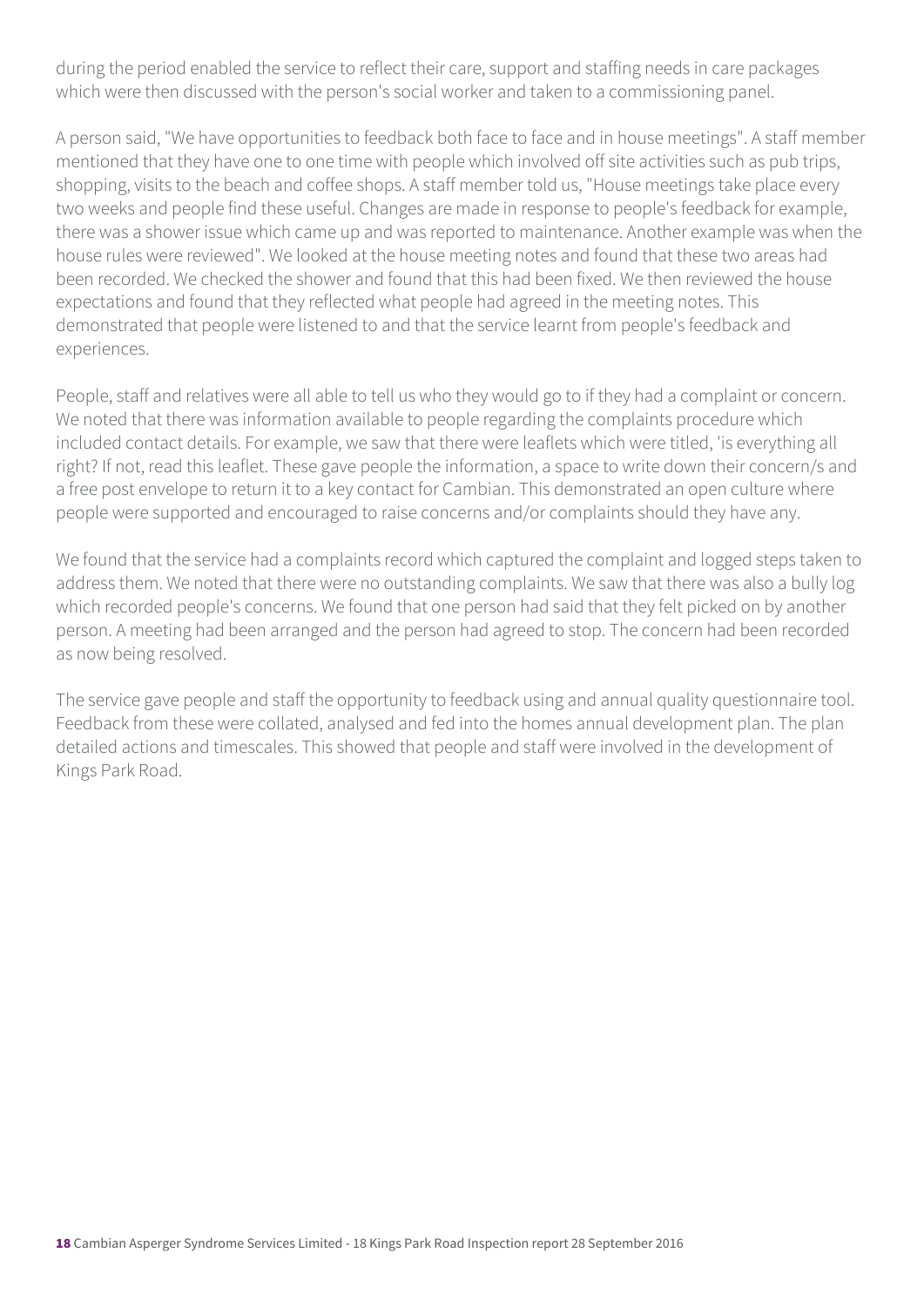### Is the service well-led?

## Our findings

The service has a registered manager in place. A registered manager is a person who has registered with the Care Quality Commission to manage the service. Like registered providers, they are 'registered persons'. Registered persons have legal responsibility for meeting the requirements in the Health and Social Care Act 2008 and associated Regulations about how the service is run.

The registered manager was on annual leave so the nominated individual was present in their absence. A Nominated Individual has the responsibility for supervising the way that regulated activities are managed within an organisation.

Kings Park Road was not always well led. People, staff and relatives fed back that they found the registered manager hard to locate at times as they were running two houses. A person said, "My key worker is often used to staff the other home. I have fed this back to the registered manager but nothing has been done really". A staff member told us, "The registered manager is sometimes hard to pin down as they run two homes". Another staff member said, "I don't often see the registered manager. I think them being more visible would demonstrate better management". A relative told us, "The registered manager is approachable but not always available". We reviewed the staff meetings file and saw that the registered manager had only attended two meetings during the past 12 months. One of these was in September 2015 and the other was in February 2016. This did not demonstrate good management or leadership. We discussed this feedback and findings with the nominated individual who told us that they will review the management structure with the director of care.

We reviewed incident report records and saw that staff debriefs did not always take place following situations when people had displayed behaviours which challenged staff and the service. The assistant team manager told us that sometimes informal debriefs may take place but aren't always recorded. We were told that the night manager uploaded incident records onto the online system but the registered manager did not quality check these to ensure forms were fully completed and that appropriate actions had been followed through. This showed us that quality monitoring systems did not include incident recording. The nominated individual told us that they would ensure management checks included these in future.

There had been an incident the night before our inspection which involved a person who had displayed physical aggression towards property and threatening behaviour towards the two staff on duty one of whom was pregnant. The staff told us that they had called another service for support however they were unable to attend. The staff then called the senior on call manager and left a voicemail. The senior manager called back and decided not to attend but said that they may call in the next day. A staff member involved told us, "I felt unsupported yesterday by management and haven't received a debrief yet". The other staff also told us that they had felt unsupported and not received a debrief nor had the person. We asked if the on call manager had visited the service or been in contact. We were told that they had not. Staff told us that there was no senior management on call protocol in place. The nominated individual and director of care were unaware of this either. We asked the principal who told us that there was a protocol in place and gave us a copy. The protocol listed types of behaviour and when senior management involvement was necessary however it did